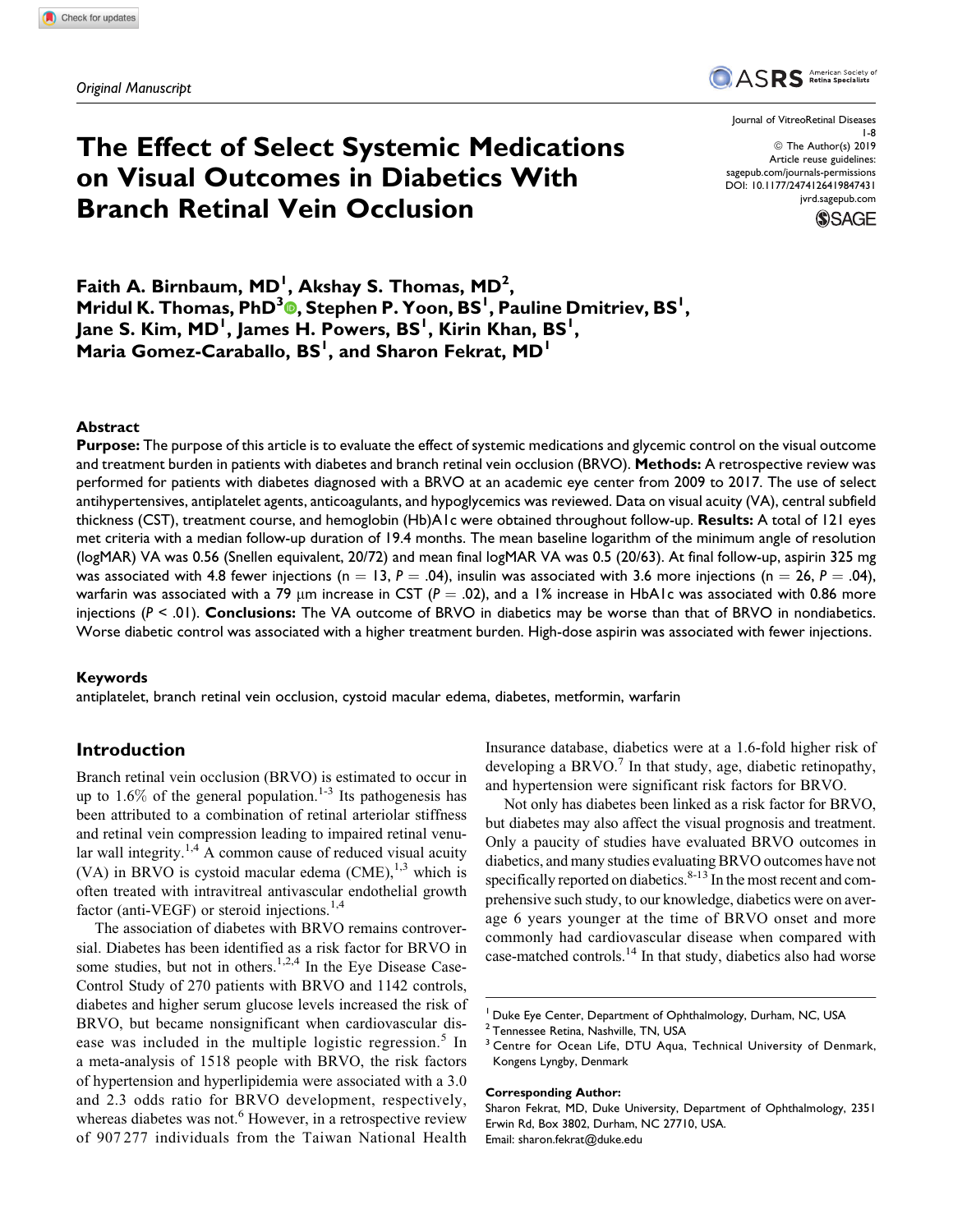VA at 1 and 2 years, required more argon laser spots and followup visits, had more severe macular edema, and had a greater area of retinal ischemia on fluorescein angiography than case-matched controls. However, this study was conducted before intravitreal anti-VEGF agents were commonly used.

Because glycemic control has a known impact on vessel wall integrity, it is also reasonable to explore the effect of glycemic control on BRVO outcomes.<sup>15</sup> In a study evaluating oral glucose tolerance tests in 17 nondiabetic patients with BRVO, 9 had an abnormal result compared with 0 of 11 agematched nondiabetics without BRVO, proposing a relationship between glycemic levels and BRVO.<sup>16</sup> Overall, this suggests diabetics are a distinct population among patients with BRVO.

Systemic medication use may also affect the relationship between diabetes and BRVO. Metformin use was associated with a lower incidence of BRVO in diabetics in 1 study.<sup>17</sup> Metformin has also been shown to affect the severity of diabetic retinopathy, although this has not been evaluated in BRVO.<sup>18</sup> If metformin has an impact on BRVO incidence and diabetic retinopathy severity, it raises the question as to whether it affects BRVO outcomes as well.

Other medications have been studied in retinal vein occlusion, although not specifically in the diabetic population. With regard to antiplatelet agents, the Beaver Dam and Beijing eye studies did not find a reduced risk of central retinal vein occlusion or BRVO among aspirin users of unspecified dosage. $^{2,3}$  In those trials, the presence or absence of diabetes was not studied. A recent retrospective review found aspirin and anticoagulants reduced the risk of BRVO in the nondiabetic population but did not have an effect in the diabetic population.

Some medications have been shown to have an effect on retinal vascular anatomy but have not been evaluated in BRVO or in diabetics. The Blue Mountains Eye Study reported aspirin and antihypertensives were associated with wider retinal arteriolar and venular caliber, whereas the Beaver Dam Eye Study reported estrogen was associated with narrower diameters in a dose-dependent manner.<sup>19,20</sup> This raises the question as to whether multiple systemic medications may affect BRVO outcomes.

To our knowledge, the association of systemic medications, glycemic control, and clinical outcomes in diabetics with BRVO has not been evaluated. BRVO in diabetics is not clearly equivalent to BRVO in the general nondiabetic population, and therefore BRVO in diabetics warrants evaluation. The purpose of this study is to evaluate the effect of select antihypertensives, antiplatelet agents, anticoagulants, hypoglycemics, and the degree of glycemic control on the baseline characteristics, visual outcomes, and treatment burden in patients with diabetes and BRVO.

# Methods

This research was approved by the Duke University Institutional Review Board in accordance with the Declaration of Helsinki. A retrospective review of medical records was performed for all patients newly diagnosed with a maculainvolving BRVO by a retina specialist at the Duke Eye Center between January 2009 and June 2017. Of this group, those who also had diabetes mellitus of any type were further identified. Patients were considered to have diabetes if it was on their diagnosis list in the electronic medical record at the time of BRVO diagnosis. Patients were not excluded if their baseline hemoglobin A1c (HbA1c) was below 6.5, which is the recommended cutoff for diagnosing diabetes by the American Diabetes Association, as long as they were on at least 1 medication for glycemic control at the time of BRVO diagnosis. Eyes were excluded if there was a history of anti-VEGF therapy for diabetic macular edema (DME) in the year prior to the diagnosis of BRVO.

In addition to demographic information and eye examination details, the following data points were collected: BRVO duration, medical and ocular comorbidities, systemic medication use, ocular treatment course, and follow-up duration. The presence of nonproliferative diabetic retinopathy (NPDR) or proliferative diabetic retinopathy (PDR) was recorded from the diagnosis made by the attending retina specialist during the baseline examination. HbA1c levels were recorded if obtained within 1 year of the baseline visit and 1 year of the final visit. If there were multiple lab values, the one in closest proximity to the baseline and final visit dates was recorded.

Corrected VA that had been recorded using an Early Treatment Diabetic Retinopathy Study (ETDRS) chart was converted to the logarithm of the mean angle of resolution (logMAR) scale. Central subfield thickness (CST) was recorded from spectral-domain optical coherence tomography at the baseline and final visits. The use of the following medications at the time of BRVO diagnosis was reviewed: angiotensin-converting enzyme (ACE) inhibitors, apixaban, aspirin 81 mg, aspirin 325 mg, beta-blockers, clopidogrel, fish oil, hormone replacement, insulin, metformin, pioglitazones, rivaroxaban, statins, vitamin E, and warfarin.

Data were analyzed via R statistical software, version 3.5.1. To identify medications of interest, we fit a series of univariate linear models with a single independent variable (the selected medication) and single dependent variable (the outcome of interest) separately for each time point collected. Linear regressions were also used to evaluate any association between baseline glucose control and the above measured outcomes. A one-way analysis of variance (ANOVA) was performed to evaluate differences in follow-up durations between medication groups. Wilcoxon rank-sum tests were used to determine whether there were significant differences in follow-up duration between patients on a selected medication and patients not on that selected medication.

# Results

### Demographics

A total of 121 individuals with diabetes mellitus and unilateral BRVO were identified. The mean age at BRVO onset was 68 years (range, 43-93 years). Of those, 55% were female and 45%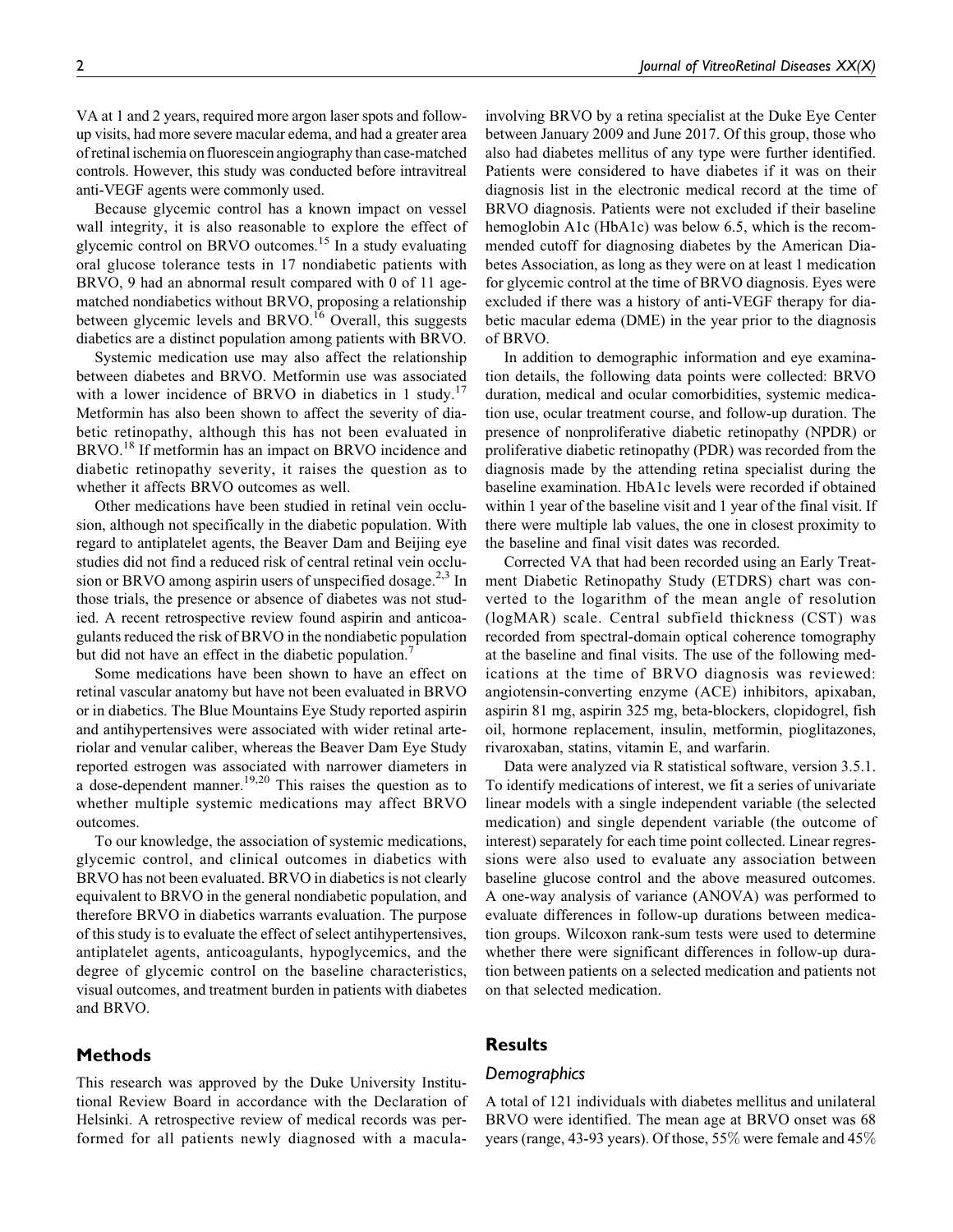were male. The racial distribution included 59% Caucasian and 29% African American. Ninety-one percent had hypertension, 35% had hyperlipidemia, and 25% were current smokers. At the baseline visit, 33% had open-angle glaucoma, 35% had NPDR, 3% had PDR, 10% had an epiretinal membrane, 6% had dry age-related macular degeneration, and 3% had a previously repaired retinal detachment in the eye with the BRVO.

### Visual Outcomes

Among all eyes, the mean baseline VA in the affected eye was logMAR 0.56 (Snellen equivalent, 20/72) and mean final VA was 0.5 (20/63). At 1 year, the mean VA was 0.57 (20/73). Mean baseline CST was 396  $\mu$ m (range, 164-749  $\mu$ m), and mean final CST was 323 µm (range, 84-626 µm). Seventyfive percent had a follow-up duration  $\geq$ 6 months, with a median follow-up of 19.4 months (range, 0.1-17.7 years). There were no significant differences in follow-up times between medication groups ( $P = .94$ , F-statistic  $= 0.48$ , one-way ANOVA). Among 67 patients with >1 year of follow-up, the final log-MAR VA was also 0.5 (20/63), and the mean final CST was  $311 \mu m$ .

### Systemic Medication Use

Univariate linear regressions were fitted with a selected medication used at baseline as the independent variable and 1 of the following as dependent variable: logMAR VA at 1 year, number of intravitreal anti-VEGF injections at 1 year, logMAR VA at final follow-up, number of anti-VEGF injections at final follow-up, CST at final follow-up, and follow-up duration (Table 1). Patients on metformin had statistically significant longer follow-up than patients not on metformin (median 25.2 months vs 14.9 months,  $P = .04$  using Wilcoxon rank sum test). There were no other statistically significant differences in follow-up time between patients on a selected medication and not on that selected medication. Over the course of 1 year of follow-up, 2 statistically significant associations were found: Aspirin 325 mg use was associated with 2.2 fewer injections  $(n = 13, P = .04)$  and insulin use was associated with 2.4 more injections (n = 23,  $P < .01$ ).

Among all eyes at the final follow-up, aspirin 325 mg use was significantly associated with 4.8 fewer injections ( $n = 13$ ,  $P = .04$ ), insulin use was significantly associated with 3.6 more injections ( $n = 26$ ,  $P = .04$ ), and beta-blocker use was significantly associated with 3.4 more injections ( $n = 51$ ,  $P = .04$ ). Also at the final follow-up, aspirin 81 mg use was significantly associated with 0.22 logMAR VA improvement ( $P = .05$ ). The mean final logMAR VA of eyes with aspirin 81 mg was 0.4  $(n = 53)$  compared with 0.62  $(n = 43)$  among eyes without aspirin 81 mg. At final follow-up, warfarin use was significantly associated with a 79  $\mu$ m increase in CST ( $P = .02$ ). The mean CST of eyes with warfarin was 388  $\mu$ m (n = 8) and without warfarin was 309  $\mu$ m (n = 59).

Among a subset of 67 patients who had >1 year of followup, aspirin 325 mg was significantly associated with 4.9 fewer injections ( $n = 7, P = .03$ ) and insulin was significantly associated with 3.6 more injections ( $n = 17$ ,  $P = .04$ ) by the final visit despite a similar mean length of follow-up between those taking and not taking these medications. However, betablocker use was no longer significantly associated with the number of injections among this subset ( $n = 36$ ,  $P = .45$ ). Also, at the final follow-up among this subset, aspirin 81 mg was significantly associated with 0.22 logMAR VA improvement ( $n = 39$ ,  $P = .047$ ), and warfarin was significantly associated with a 78.8 µm increase in CST ( $n = 8$ ,  $P = .02$ ).

For a subset of 33 patients who presented with a BRVO that had not been treated at a prior institution before presentation to the Duke Eye Center, and who had >1 year of follow-up, the use of any dose of aspirin was significantly associated with 3.1 fewer injections at 1 year ( $n = 22$ ,  $P = .04$ ) and 8.1 fewer injections by final follow-up (n = 17,  $P < .01$ ), but was not associated with a difference in VA at any time point.

ACE inhibitors, statins, apixaban, clopidogrel, fish oil, metformin, pioglitazone, vitamin E, rivaroxaban, and hormone replacement therapy did not significantly affect VA, CST, or treatment course at any time point. Univariate linear regressions were fit with the following as independent variables: follow-up duration, diabetic retinopathy, epiretinal membrane, dry macular degeneration, and retinal detachment repair; there were no significant associations found with final VA, final CST, or treatment course as dependent variables.

### Diabetes Control

The mean baseline HbA1c was 7.3 (range, 4.3-13.1) and mean final HbA1c was 7.1 (range, 4.3-9.7). The mean change in HbA1c from baseline to final visit was  $-0.24$  (range,  $-3.9$  to 1.5). A 1-point increase in baseline HbA1c was significantly associated with 0.86 more injections both at 1 year and at final follow-up ( $P < .01$ ), but there was no association with VA or CST at either time point. We fit univariate linear regressions with baseline HbA1c or change in HbA1c from baseline to final visit as the independent variable, and the measured outcome as the dependent variable. There was no significant association with final HbA1c or change in HbA1c and final VA, final CST, or treatment burden. Individuals on insulin had a 1.24% increase in baseline HbA1c ( $P < .01$ ) and a 1.14% increase in final HbA1c ( $P < .01$ ).

There were no statistically significant differences in outcomes between 75 eyes without diabetic retinopathy at baseline compared with the 42 eyes with NPDR and 4 eyes with PDR present at baseline. Baseline visual acuity, vision at 1 year, final CMT, number of treatments at 1 year, and final treatment burden were all not statistically significant in a univariate linear regression with the presence or absence of diabetic retinopathy or PDR as the independent variable and the above outcomes as the dependent variable. There was also no statistically significant difference in follow-up duration between those with or without any diabetic retinopathy.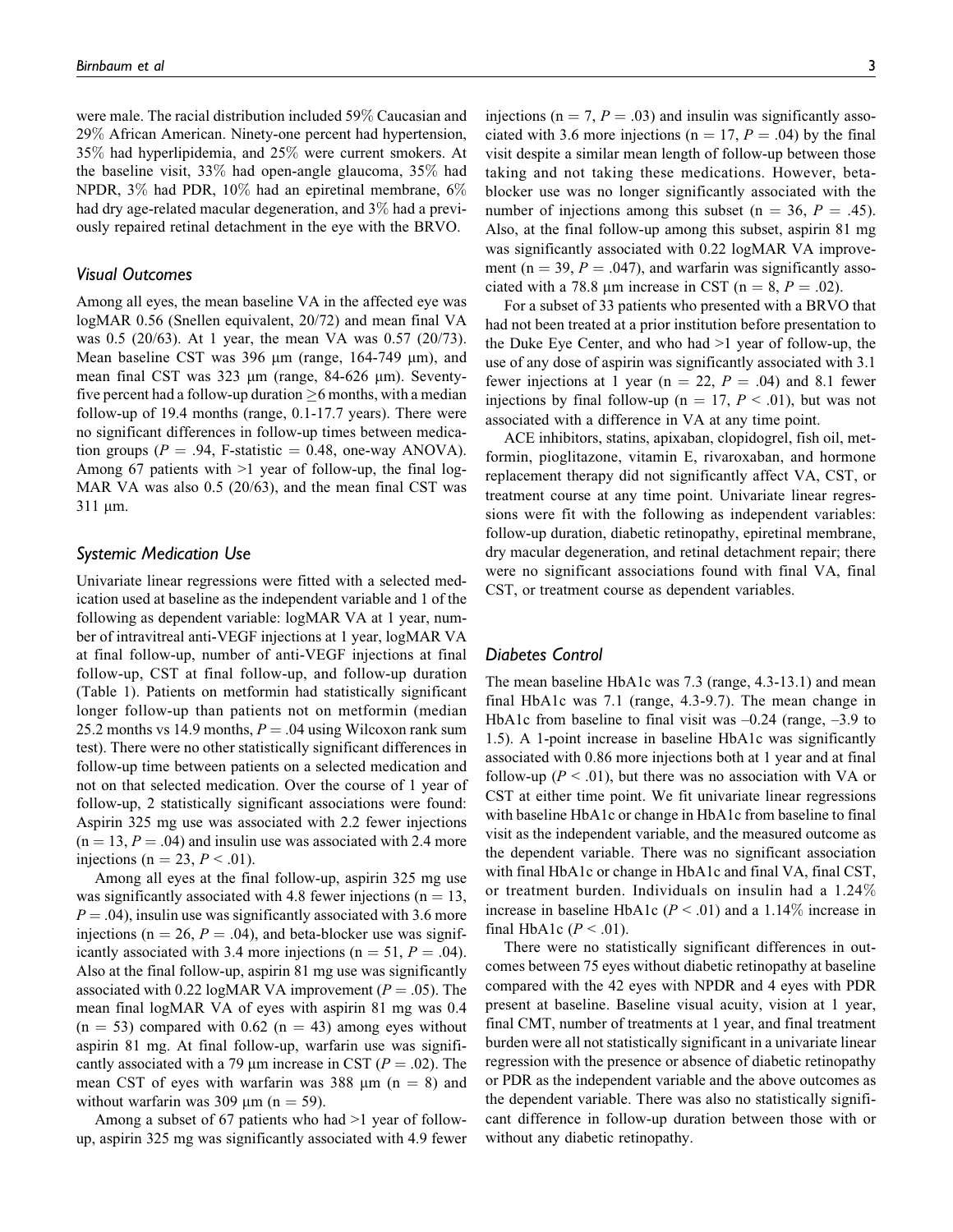|                    |          |                                            | I-Year Outcomes |                                        |                                                                                                                                                                                                                                                                                  |          |                                                                                                                                                                                                                                                                                                                                                           |         | Final-Visit Outcomes        |                                              |                                                                                                                                                                                                                                                                                                                           |                   |                                           |                               |
|--------------------|----------|--------------------------------------------|-----------------|----------------------------------------|----------------------------------------------------------------------------------------------------------------------------------------------------------------------------------------------------------------------------------------------------------------------------------|----------|-----------------------------------------------------------------------------------------------------------------------------------------------------------------------------------------------------------------------------------------------------------------------------------------------------------------------------------------------------------|---------|-----------------------------|----------------------------------------------|---------------------------------------------------------------------------------------------------------------------------------------------------------------------------------------------------------------------------------------------------------------------------------------------------------------------------|-------------------|-------------------------------------------|-------------------------------|
|                    |          | Visual Acuity<br>(logMAP)                  |                 | No. In                                 | ections                                                                                                                                                                                                                                                                          |          | Central Subfield Thickness<br>(um)                                                                                                                                                                                                                                                                                                                        |         | Visual Acuity<br>(logMAR)   |                                              | Number of<br>Injections                                                                                                                                                                                                                                                                                                   |                   | Follow-Up Duration<br>(Months)            |                               |
| Medication         | No. Eyes | Coefficient                                | P Value         | Coefficient                            | P Value                                                                                                                                                                                                                                                                          | No. Eyes | Coefficient                                                                                                                                                                                                                                                                                                                                               | P Value | Coefficient                 | P Value                                      | Coefficient                                                                                                                                                                                                                                                                                                               | P Value           | Median                                    | P Value <sup>b</sup>          |
| ACE inhibitor      |          |                                            |                 |                                        |                                                                                                                                                                                                                                                                                  |          |                                                                                                                                                                                                                                                                                                                                                           |         |                             |                                              |                                                                                                                                                                                                                                                                                                                           |                   |                                           |                               |
| Apixaban           |          |                                            |                 |                                        |                                                                                                                                                                                                                                                                                  |          |                                                                                                                                                                                                                                                                                                                                                           |         |                             |                                              |                                                                                                                                                                                                                                                                                                                           |                   |                                           |                               |
| Aspirin 81 mg      |          | ~<br>~~~~~~~~~~~~~~~~~~<br>~~~~~~~~~~~~~~~ | ≋               | ၜၟၑၟၜၟၛၟၣၜၟၣၣႜၛၣၣၜၜ<br>ၜၜၣၛႝၣၣၣၣႜၛၜၣၜၜ | $\ddot{S}$ $\ddot{S}$ $\ddot{S}$ $\ddot{S}$ $\ddot{S}$ $\ddot{S}$ $\ddot{S}$ $\ddot{S}$ $\ddot{S}$ $\ddot{S}$ $\ddot{S}$ $\ddot{S}$ $\ddot{S}$ $\ddot{S}$ $\ddot{S}$ $\ddot{S}$ $\ddot{S}$ $\ddot{S}$ $\ddot{S}$ $\ddot{S}$ $\ddot{S}$ $\ddot{S}$ $\ddot{S}$ $\ddot{S}$ $\ddot{$ | S        | $\frac{1}{2}$ $\frac{1}{2}$ $\frac{1}{2}$ $\frac{1}{2}$ $\frac{1}{2}$ $\frac{1}{2}$ $\frac{1}{2}$ $\frac{1}{2}$ $\frac{1}{2}$ $\frac{1}{2}$ $\frac{1}{2}$ $\frac{1}{2}$ $\frac{1}{2}$ $\frac{1}{2}$ $\frac{1}{2}$ $\frac{1}{2}$ $\frac{1}{2}$ $\frac{1}{2}$ $\frac{1}{2}$ $\frac{1}{2}$ $\frac{1}{2}$ $\frac{1}{2}$ $\frac{1}{2}$ $\frac{1}{2}$ $\frac{1$ |         | $39.73859 - 8.55779 = 4887$ | $8.45$ D D $2.50$ D $4.50$ D $2.50$ D $2.50$ | $\frac{1}{1}$ $\circ$ $\frac{1}{1}$ $\frac{1}{2}$ $\frac{1}{2}$ $\frac{1}{4}$ $\frac{1}{2}$ $\frac{1}{2}$ $\frac{1}{2}$ $\frac{1}{2}$ $\frac{1}{2}$ $\frac{1}{2}$ $\frac{1}{2}$ $\frac{1}{2}$ $\frac{1}{2}$ $\frac{1}{2}$ $\frac{1}{2}$ $\frac{1}{2}$ $\frac{1}{2}$ $\frac{1}{2}$ $\frac{1}{2}$ $\frac{1}{2}$ $\frac{1}{$ | 88887887787478787 | といいしょう ? しいこん ? とりにいいこと ? いいい ? いいい ? いいの | c & n q & n k a c q & d u r d |
| Aspirin 325 mg     |          |                                            | ድ               |                                        |                                                                                                                                                                                                                                                                                  | ற        |                                                                                                                                                                                                                                                                                                                                                           |         |                             |                                              |                                                                                                                                                                                                                                                                                                                           |                   |                                           |                               |
| Beta-blocker       |          |                                            | 29              |                                        |                                                                                                                                                                                                                                                                                  |          |                                                                                                                                                                                                                                                                                                                                                           |         |                             |                                              |                                                                                                                                                                                                                                                                                                                           |                   |                                           |                               |
| <b>Clopidogrel</b> |          |                                            | 5               |                                        |                                                                                                                                                                                                                                                                                  |          |                                                                                                                                                                                                                                                                                                                                                           |         |                             |                                              |                                                                                                                                                                                                                                                                                                                           |                   |                                           |                               |
| Fish oil           |          |                                            | $\tilde{=}$     |                                        |                                                                                                                                                                                                                                                                                  |          |                                                                                                                                                                                                                                                                                                                                                           |         |                             |                                              |                                                                                                                                                                                                                                                                                                                           |                   |                                           |                               |
| Hormones           |          |                                            | $\tilde{z}$     |                                        |                                                                                                                                                                                                                                                                                  |          |                                                                                                                                                                                                                                                                                                                                                           |         |                             |                                              |                                                                                                                                                                                                                                                                                                                           |                   |                                           |                               |
| Insulin            |          |                                            |                 |                                        |                                                                                                                                                                                                                                                                                  | 26       |                                                                                                                                                                                                                                                                                                                                                           |         |                             |                                              |                                                                                                                                                                                                                                                                                                                           |                   |                                           |                               |
| Metformin          |          |                                            | 78800           |                                        |                                                                                                                                                                                                                                                                                  |          |                                                                                                                                                                                                                                                                                                                                                           |         |                             |                                              |                                                                                                                                                                                                                                                                                                                           |                   |                                           |                               |
| Pioglitazone       |          |                                            |                 |                                        |                                                                                                                                                                                                                                                                                  | $\infty$ |                                                                                                                                                                                                                                                                                                                                                           |         |                             |                                              |                                                                                                                                                                                                                                                                                                                           |                   |                                           |                               |
| Rivaroxaban        |          |                                            |                 |                                        |                                                                                                                                                                                                                                                                                  |          |                                                                                                                                                                                                                                                                                                                                                           |         |                             |                                              |                                                                                                                                                                                                                                                                                                                           |                   |                                           |                               |
| Statin             |          |                                            | $\frac{4}{3}$   |                                        |                                                                                                                                                                                                                                                                                  |          |                                                                                                                                                                                                                                                                                                                                                           |         |                             |                                              |                                                                                                                                                                                                                                                                                                                           |                   |                                           |                               |
| /itamin E          |          |                                            |                 |                                        |                                                                                                                                                                                                                                                                                  | 252      |                                                                                                                                                                                                                                                                                                                                                           |         |                             |                                              |                                                                                                                                                                                                                                                                                                                           |                   |                                           |                               |
| Narfarin           |          |                                            |                 |                                        |                                                                                                                                                                                                                                                                                  |          |                                                                                                                                                                                                                                                                                                                                                           |         |                             |                                              |                                                                                                                                                                                                                                                                                                                           |                   |                                           |                               |
|                    |          |                                            |                 |                                        |                                                                                                                                                                                                                                                                                  |          |                                                                                                                                                                                                                                                                                                                                                           |         |                             |                                              |                                                                                                                                                                                                                                                                                                                           |                   |                                           |                               |

| j      |
|--------|
|        |
| ļ      |
|        |
|        |
|        |
|        |
| j      |
|        |
| l      |
| j      |
|        |
|        |
|        |
| I      |
|        |
|        |
|        |
|        |
|        |
|        |
|        |
|        |
|        |
| l      |
|        |
|        |
|        |
|        |
|        |
| d<br>j |
| ì      |
|        |
|        |
|        |
|        |
|        |
|        |
|        |
|        |
|        |

Abbreviations: ACE, angiotensin-converting enzyme; logMAR, logarithm of the minimum angle of resolution.<br><sup>a</sup>Bolded values indicate P < .05.<br><sup>b</sup>Wilcoxon rank sum test. Abbreviations: ACE, angiotensin-converting enzyme; logMAR, logarithm of the minimum angle of resolution.

 $B$ olded values indicate  $P < 0.05$ . bWilcoxon rank sum test.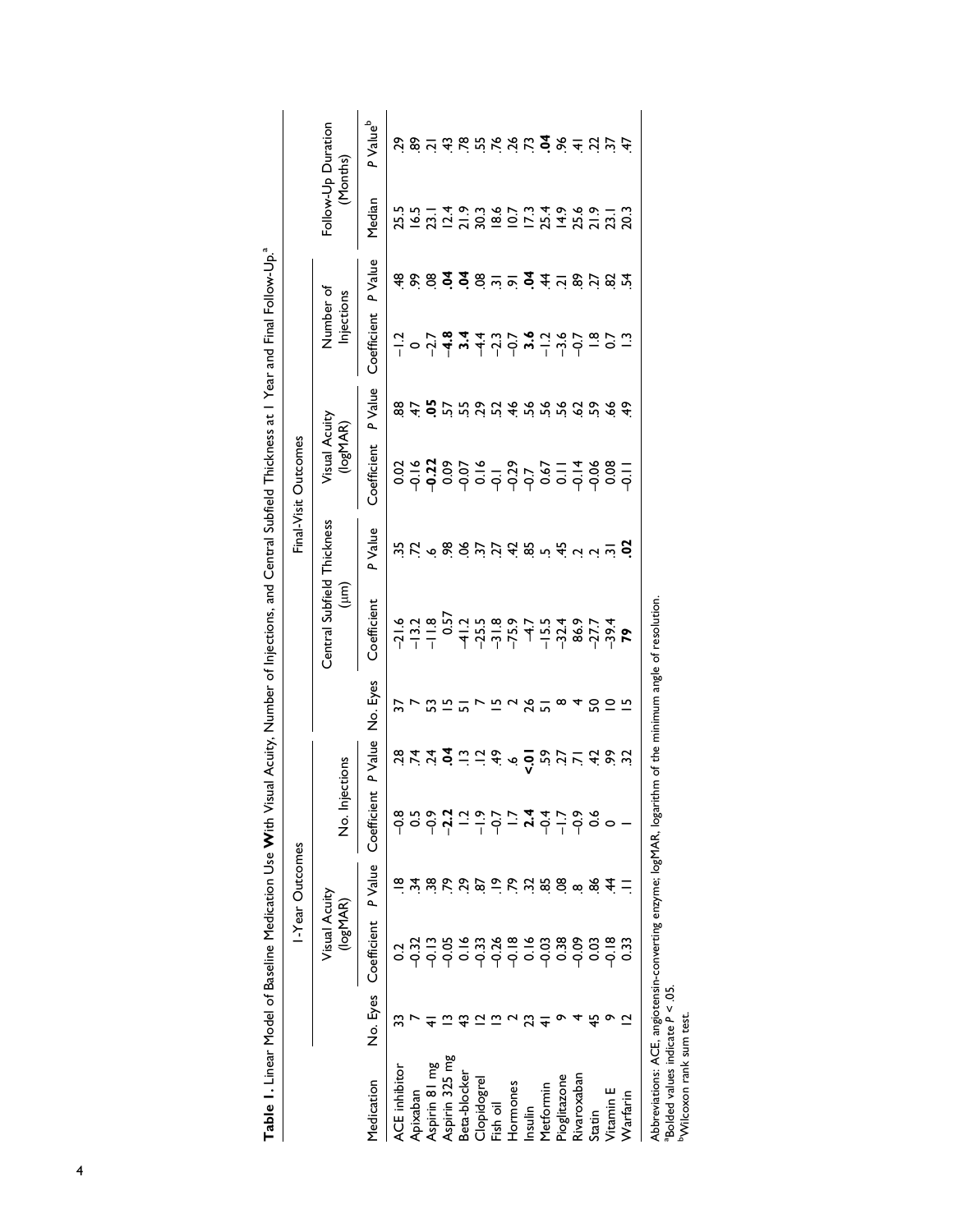

Figure 1. Violin-plot depicting the distributions of the number and type of treatments for eyes with branch retinal vein occlusion in individuals with diabetes through the final follow-up visit.

## Treatment Course

The type and number of treatments are depicted in Figure 1. Sixty-two percent received intravitreal injections and 20% received grid-pattern laser photocoagulation. The mean number of injections at 1 year was 2.95. For those with >1 year of follow-up, the mean number of injections was 6.86 at the final visit. There was no association with baseline or final HbA1c and type of treatment.

# **Discussion**

BRVO outcomes have not been studied comprehensively in diabetics. Our study has 3 key areas of interest among diabetics with a macula-involving BRVO: 1) VA and treatment frequency of diabetics compared with nondiabetics as is reported in the literature; 2) The relationship of glycemic control on VA and treatment burden; 3) The impact of systemic medications on VA and treatment burden.

# BRVO Outcomes in Diabetics

We found diabetic eyes presented with an average logMAR VA of 0.56 (Snellen equivalent, 20/72). At 1 year, eyes had an average logMAR VA of 0.57 (20/73) and required an average of 2.95 injections. Diabetic eyes had a final average logMAR VA of 0.52 (20/65), with a median follow-up duration of 19.5 months. In our cohort, the presenting VA was similar to other studies on nondiabetic eyes, but our cohort's VA at 1 year was worse in comparison. The Branch Retinal Vein Occlusion: Evaluation of Efficacy and Safety (BRAVO) trial evaluated intravitreal ranibizumab in 265 eyes with macular edema from BRVO.<sup>11</sup> For eyes with a presenting VA of  $\geq$  55 ETDRS letters (approximately >20/80) in that study, eyes gained 13 letters on average at 6 months (approximately 20/40 to 20/50). Although the BRAVO trial did not evaluate the effect of diabetes, they

excluded eyes with diabetic retinopathy. In the Standard Care vs COrticosteroid for REtinal Vein Occlusion (SCORE)- BRVO trial evaluating intravitreal triamcinolone vs grid photocoagulation, 52 of the 352 BRVO eyes enrolled (14%) were in patients with diabetes.<sup>12</sup> The mean baseline VA was 57.4 letters (approximately 20/70), which improved on average to 61.8. letters at 1 year (approximately 20/60) for the triamcinolone treatment arms. The outcomes for eyes with diabetes were not reported separately. It is difficult to compare our findings of mean VA of 20/65 at final follow-up with other studies, as study patients had variable time to presentation following BRVO onset and variable follow-up duration.

Our study suggests diabetic eyes with BRVO have a worse visual outcome at 1 year than nondiabetics. A possible explanation could be that diabetic eyes with BRVO may have more macular ischemia. Fluorescein angiograms were not routinely obtained on these patients, and we were unable to grade and monitor the degree of macular ischemia over time in this study, but it warrants further investigation. It is noteworthy that our findings of worse visual outcome have been corroborated in a small study reporting a mean VA of 20/63 in 28 diabetic eyes compared with 20/40 in 49 nondiabetic eyes at 1 and 2 years, although the primary treatment modality was grid-pattern laser.<sup>14</sup>

In our study, the number of injections that diabetic eyes required at 1 year is slightly higher than anti-VEGF treat-asneeded regimens for ranibizumab and bevacizumab. In a review of 21 eyes with BRVO on a treat-as-needed protocol with intravitreal ranibizumab, the average baseline VA was 20/72. The mean number of injections was 2.1, and mean VA was 20/ 40 at 1 year. $8$  In a prospective trial evaluating intravitreal bevacizumab given on a treat-as-needed regimen in 25 BRVO eyes, the baseline VA was 20/63. The mean number of injections was also 2.1 and VA was  $20/42$  at 1 year.<sup>9</sup> Neither of these studies noted whether patients had diabetes mellitus, but eyes with diabetic retinopathy were excluded.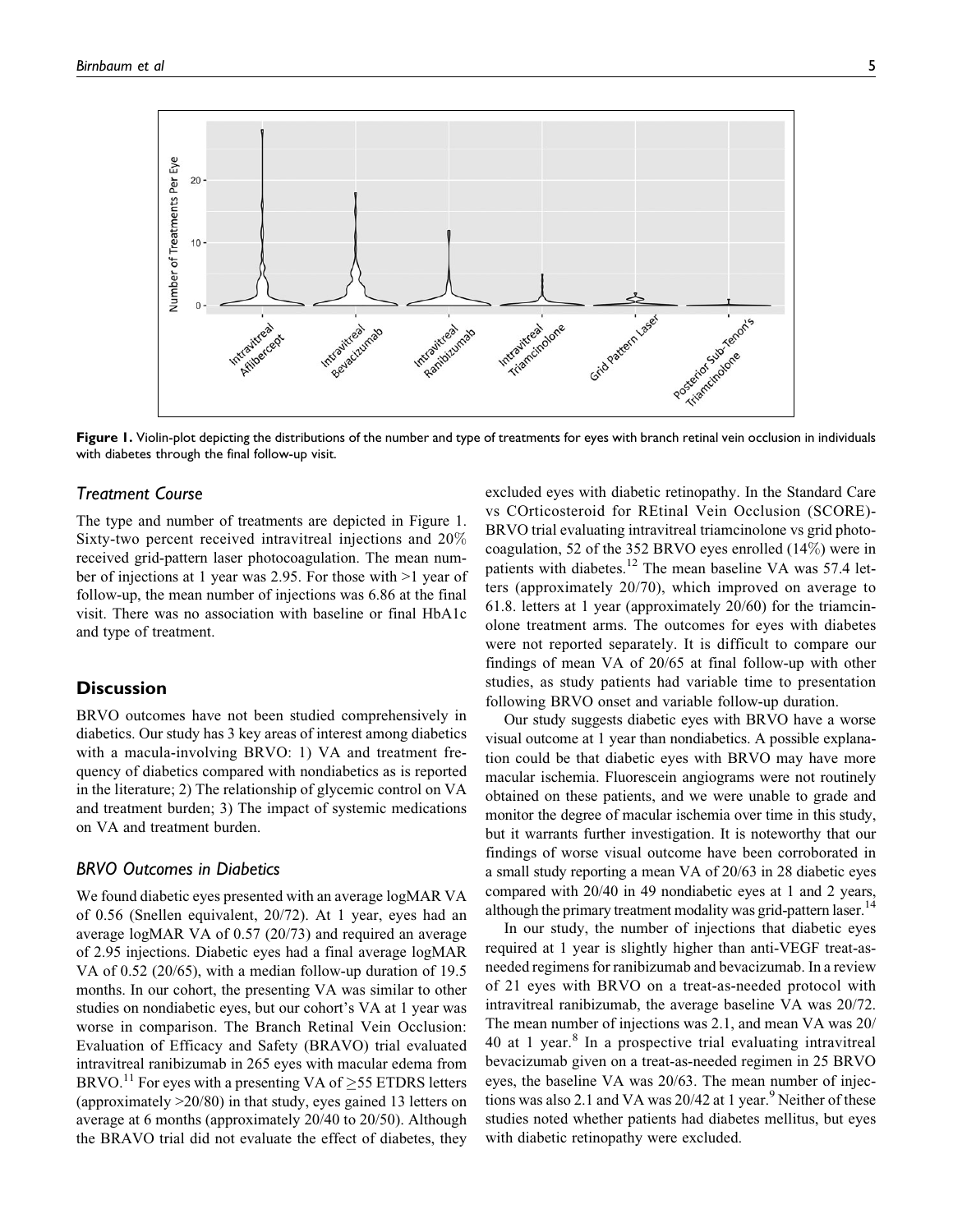# Glycemic Control

We found that worse glucose control and use of insulin were associated with a greater number of intravitreal injections both at 1 year and at final follow-up despite similar final CST and mean follow-up duration. It is unlikely that insulin itself led to persistent or recurrent CME, but rather that insulin use may be a marker of poorer diabetic control. We attempted to minimize any contribution of DME to our study by excluding eyes being treated for DME in the year prior to BRVO, but it is possible there was a component of DME in those with BRVO-related CME as well. One plausible explanation is that poorly controlled diabetes is associated with worse retinal vascular integrity, leading to recalcitrant vascular leakage after a sudden ischemic insult such as a BRVO. Thus, while poorly controlled diabetics may have responded well to anti-VEGF injections as evidenced by the similar CST and VA to those with better glycemic control, the effect of the anti-VEGF injections was shorter lived.

# Aspirin

High-dose aspirin was associated with fewer injections at 1 year and fewer injections at final follow-up, although this trend was not significant for low-dose aspirin. To further evaluate these findings, our analysis was performed on a subset of patients who did not receive treatment prior to being evaluated at our institution and had greater than 1 year of follow-up. This subset also showed fewer injections with any aspirin use, but there were insufficient numbers to further divide aspirin into high-dose and low-dose in this analysis. It may be that highdose aspirin assists in preventing platelet aggregation, thereby promoting faster reperfusion and resolution of macular edema, whereas low-dose aspirin does not confer such benefit or confers a weaker benefit that was not able to be detected at a statistically significant level in our study. In cardiovascular research, high-dose aspirin did not confer additional benefit over low-dose aspirin in the prevention of major cardiovascular events in patients undergoing percutaneous coronary intervention.<sup>21</sup> There have been no studies evaluating aspirin 325 mg in BRVO, but in a related prospective study of 42 patients with BRVO, ticlodipine decreased platelet aggregation in venous blood samples, whereas aspirin 100 mg did not. $^{22}$ 

# **Warfarin**

The significance of warfarin's association with increased final CST is unclear. Anticoagulants have been associated with greater intraretinal hemorrhage and poorer VA in central and hemiretinal vein occlusions.<sup>23</sup> A similar study has not been conducted for BRVO but is currently being studied by our clinical research team. Warfarin may affect vascular properties; in mice, warfarin increased lung alveolar hemorrhage because of increased vascular permeability, but a similar study has not been published for the retina.<sup>24</sup>

# Beta-Blockers

Despite our significant finding of beta-blocker use associated with greater number of injections at final follow-up, there may be no direct relationship of oral beta-blocker use to the treatment burden. Instead, this finding may possibly be related to the degree of hypertension in those patients who required betablockade in addition to the typical first-line medication, lisinopril. This relationship may be tenuous as it was not found at 1 year or among patients with >1 year follow-up in our study. The effect of beta-blockade on retinal vein occlusion has not been evaluated in the existing literature. Oral propranolol has been shown to decrease exercise-induced retinal arteriolar constriction, and topical betaxolol and timolol have been shown to increase retinal blood flow.25,26 In neovascular age-related macular degeneration, beta-blockers have been inconsistently linked to reduced anti-VEGF treatment.<sup>27,28</sup> Further research is needed to clarify whether there is a relationship between betablocker use and BRVO both in diabetic and nondiabetic patient populations.

# **Metformin**

Despite previously published findings supporting metformin's protective effect in preventing diabetic retinopathy and reducing the incidence of BRVO in the diabetic population, our study did not find a beneficial effect of metformin use on BRVO outcomes in diabetics. Note that our study did not evaluate the incidence of BRVO in diabetics. It may be that metformin reduces the risk of developing a BRVO in diabetics but does not have an effect on outcomes. Our study suggests the protective effects of metformin on the severity of diabetic retinopathy do not translate to BRVO. In several retrospective reviews of type 2 diabetics, metformin use was associated with a lower incidence and severity of diabetic retinopathy.17,18 In mouse models of ischemic retinopathy and diabetic retinopathy, metformin reduced the extent of neovascularization, VEGF protein translation, and VEGF receptor expression, though it did not reduce the extent of avascular retina.<sup>29,30</sup> More studies are needed to duplicate a relationship or lack thereof between metformin use and BRVO.

### Limitations

Our study has several limitations. As the data were collected retrospectively, there was no established treatment protocol and time to presentation was variable as was follow-up duration. Additionally, as this was a study of diabetic patients, it may be challenging in some eyes to differentiate the contribution of BRVO-related CME and DME to the macular thickening. We attempted to minimize this uncertainty by excluding patients being treated for DME in the year prior to the diagnosis of BRVO. A few patient subsets also had low numbers, increasing the risk of type II errors. Although we did record the presence of NPDR or PDR at baseline, we did not further classify the severity of the diabetic retinopathy at baseline or reevaluate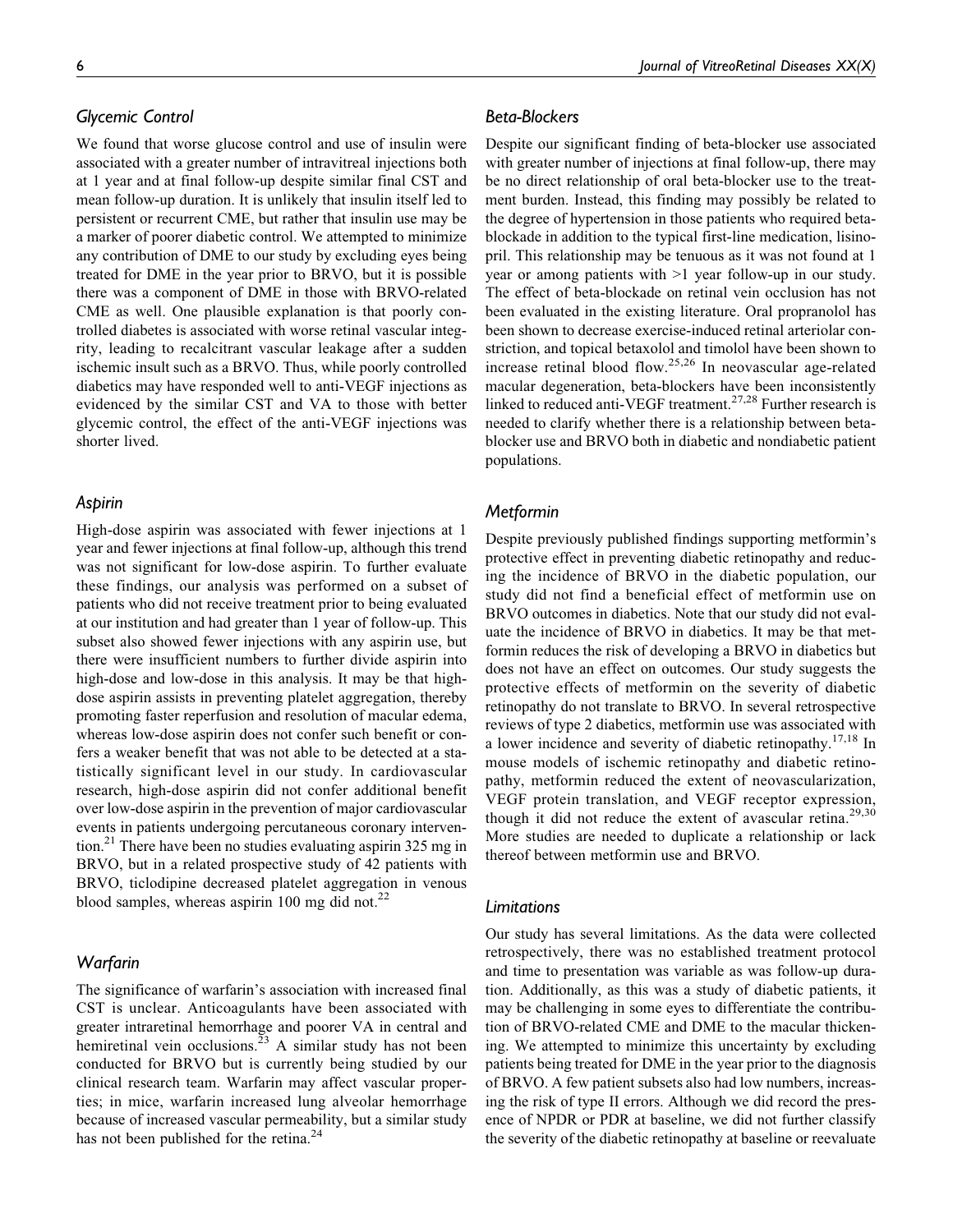whether the retinopathy, when present, changed over the course of treatment; therefore, this limits our ability to analyze the effect of diabetic retinopathy on BRVO outcomes. Prospective trials would be helpful in further exploring the relationship of glycemic control and the role of systemic medications on BRVO outcomes in individuals with diabetes mellitus.

# **Conclusions**

The VA outcome of BRVO in diabetics may be slightly worse than BRVO in nondiabetics. Poorly controlled diabetes and insulin use were associated with a greater burden of intravitreal anti-VEGF injections. High-dose aspirin was associated with fewer injections at 1 year and final follow-up. Warfarin was associated with greater CST at final follow-up. Metformin did not have a significant association with final VA or treatment burden.

### Ethical Approval

Ethical approval for this study was obtained from the Duke University Institutional Review Board (approval number Pro00075701).

### Statement of Informed Consent

Informed consent was not sought for the present study because it was a retrospective review of data already collected.

#### Declaration of Conflicting Interests

The author(s) declared the following potential conflicts of interest with respect to the research, authorship, and/or publication of this article: SF is a consultant to Regeneron and receives patent royalties from Alcon. The other authors declare that there is no conflict of interest.

#### Funding

The author(s) disclosed receipt of the following financial support for the research, authorship, and/or publication of this article: This work was supported in part by funding from a 2018 unrestricted grant from Research to Prevent Blindness (Duke University). The Centre for Ocean Life is a Villum Kahn Rasmussen Centre of Excellence funded by the Villum Foundation. AST is supported by the Ronald G. Michels Fellowship Foundation. MKT received funding from the European Union's Horizon 2020 research and innovation program under the Marie Sklodowska-Curie grant agreement TROPHY No 794264.

### ORCID iD

Mridul K. Thomas, PhD **D** <https://orcid.org/0000-0002-5089-5610>

### References

- 1. Li J, Paulus YM, Shuai Y, Fang W, Liu Q, Yuan S. New developments in the classification, pathogenesis, risk factors, natural history, and treatment of branch retinal vein occlusion. J Ophthalmol. 2017;2017:4936924. doi:10.1155/2017/4936924
- 2. Klein R, Klein BEK, Moss SE, Meuer SM. The epidemiology of retinal vein occlusion: the Beaver Dam Eye Study. Trans Am Ophthalmol Soc. 2000;98:133-141; discussion 141-143.
- 3. Zhou JQ, Xu L, Wang S, et al. The 10-year incidence and risk factors of retinal vein occlusion: the Beijing Eye Study. Ophthalmology. 2013;120(4):803-808. doi:10.1016/j.ophtha.2012.09.033
- 4. Jaulim A, Ahmed B, Khanam T, Chatziralli IP. Branch retinal vein occlusion: epidemiology, pathogenesis, risk factors, clinical features, diagnosis, and complications. An update of the literature. Retina. 2013;33(5):901-910. doi:10.1097/IAE.0b013e3182 870c15
- 5. The Eye Disease Case-Control Study Group. Risk factors for branch retinal vein occlusion. Am J Ophthalmol. 1993;116(3): 286-296. doi:10.1016/S0002-9394(14)71345-5
- 6. O'Mahoney PRA, Wong DT, Ray JG. Retinal vein occlusion and traditional risk factors for atherosclerosis. Arch Ophthalmol. 2008;126(5):692-699. doi:10.1001/archopht
- 7. Lin TC, Hwang DK, Hsu CC, et al. Protective effect of metformin against retinal vein occlusions in diabetes mellitus—A nationwide population-based study. PloS One. 2017;12(11):e0188136. doi:10.1371/journal.pone.0188136
- 8. Sakanishi Y, Lee A, Usui-Ouchi A, Ito R, Ebihara N. Twelvemonth outcomes in patients with retinal vein occlusion treated with low-frequency intravitreal ranibizumab. Clin Ophthalmol. 2016;10:1161-1165. doi:10.2147/OPTH.S107594
- 9. Ito Y, Saishin Y, Sawada O, et al. Comparison of single injection and three monthly injections of intravitreal bevacizumab for macular edema associated with branch retinal vein occlusion. Clin Ophthalmol. 2015;9:175-180. doi:10.2147/OPTH.S76261
- 10. Yamada R, Nishida A, Shimozono M, et al. Predictive factors for recurrence of macular edema after successful intravitreal bevacizumab therapy in branch retinal vein occlusion. Jpn J Ophthalmol. 2015;59(6):389-393. doi:10.1007/s10384-015- 0412-2
- 11. Campochiaro PA, Heier JS, Feiner L, et al. Ranibizumab for macular edema following branch retinal vein occlusion: sixmonth primary end point results of a phase III study. Ophthalmology. 2010;117(6):1102-1112.e1. doi:10.1016/j.ophtha. 2010.02.021
- 12. Scott IU, Vanveldhuisen PC, Oden NL, et al. Baseline characteristics and response to treatment of participants with hemiretinal compared with branch retinal or central retinal vein occlusion in the Standard Care vs COrticosteroid for REtinal Vein Occlusion (SCORE) study. Arch Ophthalmol. 2012;130(12):1517-1524. doi: 10.1001/archophthalmol.2012.2728
- 13. Hayreh SS, Zimmerman MB. Branch retinal vein occlusion: natural history of visual outcome. JAMA Ophthalmol. 2014;132(1): 13-22. doi:10.1001/jamaophthalmol.2013.5515
- 14. Swart J, Reichert-Thoen JW, Suttorp-Schulten MS, Van Rens GH, Polack BC. Diabetes mellitus: a risk factor affecting visual outcome in branch retinal vein occlusion. Eur J Ophthalmol. 2003;13(7):648-652. doi: 10.1177/112067210301300709
- 15. Spinetti G, Kraenkel N, Emanueli C, Madeddu P. Diabetes and vessel wall remodelling: from mechanistic insights to regenerative therapies. Cardiovasc Res. 2008;78(2):265-273. doi:10.1093/ cvr/cvn039
- 16. Kida T, Harino S, Sugiyama T, Kitanishi K, Iwahashi Y, Ikeda T. Change in retinal arterial blood flow in the contralateral eye of retinal vein occlusion during glucose tolerance test. Graefes Arch